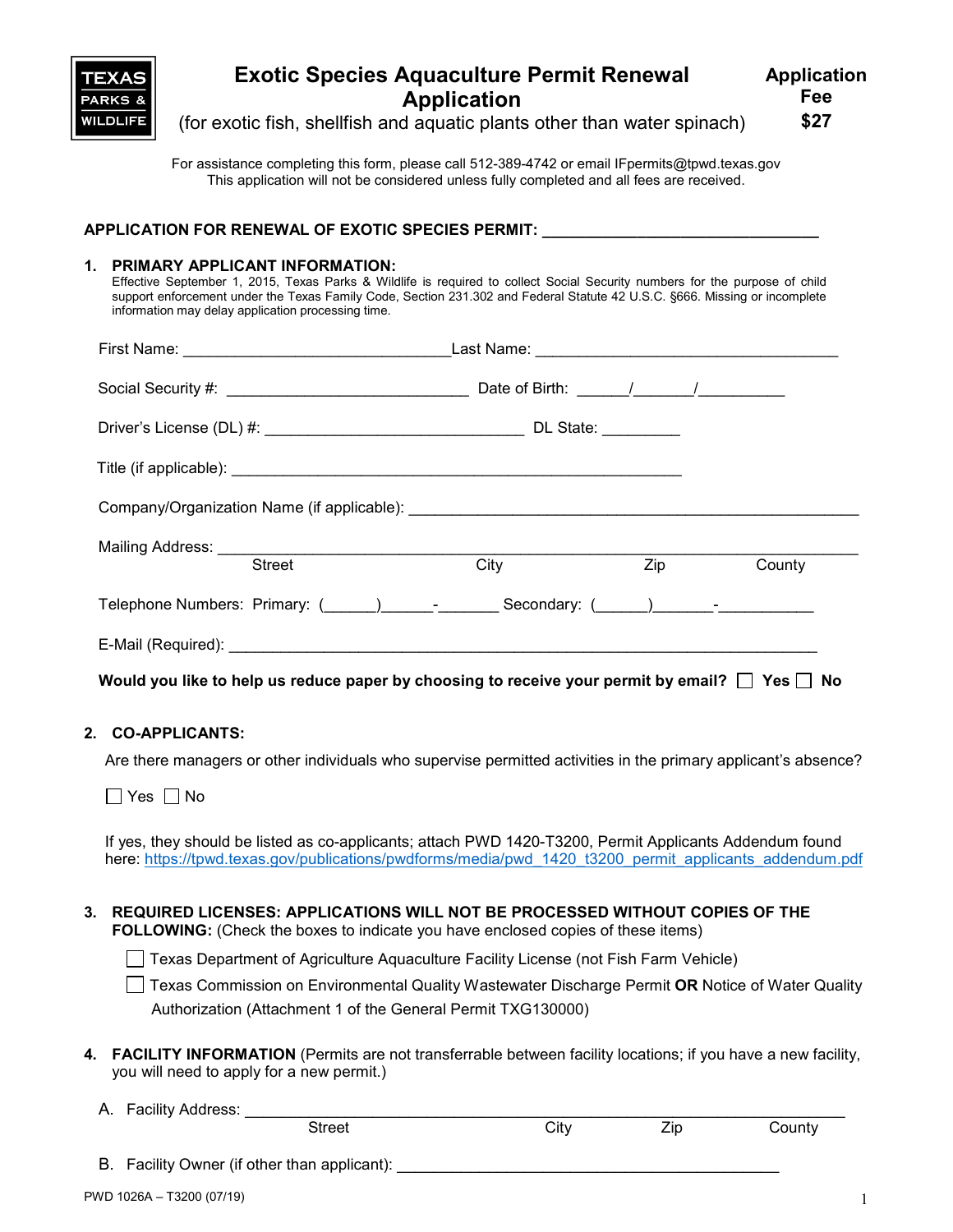## **4. FACILITY INFORMATION (continued)**

#### C. Facility Changes:

Has the facility location changed?  $\Box$  Yes  $\Box$  No (If yes, submit an application for a new permit)

Has the facility undergone material or substantial changes (e.g., adding new tanks, ponds, or greenhouses) during the current permitting period  $\Box$  Yes  $\Box$  No (If yes, contact the permit coordinator before submitting a renewal application)

**5. SPECIES INFORMATION:** For each species you plan to possess, propagate, transport, import, export, or sell during the permit year, please check all boxes that apply. Indicate use where requested.

| <b>Species Name</b>                              | Personal or<br><b>Educational Use</b><br>(if yes, indicate<br>which) | Aquaponics/Aquaculture<br>(Personal or<br>Commercial) | Pond<br><b>Management</b><br>(Commercial) | <b>Food Fish</b><br>(if yes,<br>indicate<br>whether sold<br>live or dead) |
|--------------------------------------------------|----------------------------------------------------------------------|-------------------------------------------------------|-------------------------------------------|---------------------------------------------------------------------------|
| Nile tilapia<br>(Oreochromis niloticus)          | Personal<br>Educational                                              |                                                       |                                           | Sold live<br>Sold dead                                                    |
| Blue tilapia<br>(Oreochromis aureus)             | Personal                                                             |                                                       |                                           | Sold live                                                                 |
|                                                  | Educational                                                          |                                                       |                                           | Sold dead                                                                 |
| Mozambique tilapia<br>(Oreochromis mossambicus)  | Personal                                                             |                                                       |                                           | Sold live                                                                 |
|                                                  | Educational                                                          |                                                       |                                           | Sold dead                                                                 |
| Hybrids of three tilapia<br>species above        | Personal                                                             |                                                       |                                           | Sold live                                                                 |
|                                                  | Educational                                                          |                                                       |                                           | Sold dead                                                                 |
| Triploid grass carp<br>(Ctenopharyngodon idella) | Personal                                                             |                                                       |                                           | Sold live                                                                 |
|                                                  | Educational                                                          |                                                       |                                           | Sold dead                                                                 |
| Whiteleg shrimp<br>(Litopenaeus vannamei)        | Personal                                                             |                                                       |                                           | Sold live                                                                 |
|                                                  | Educational                                                          |                                                       |                                           | Sold dead                                                                 |

**Wastewater Treatment** (Only available to operators of a wastewater treatment facility permitted by the TCEQ, subject to inspection to verify that escapement will not occur)*.*

Waterhyacinth (*Eichhornia crassipes*)